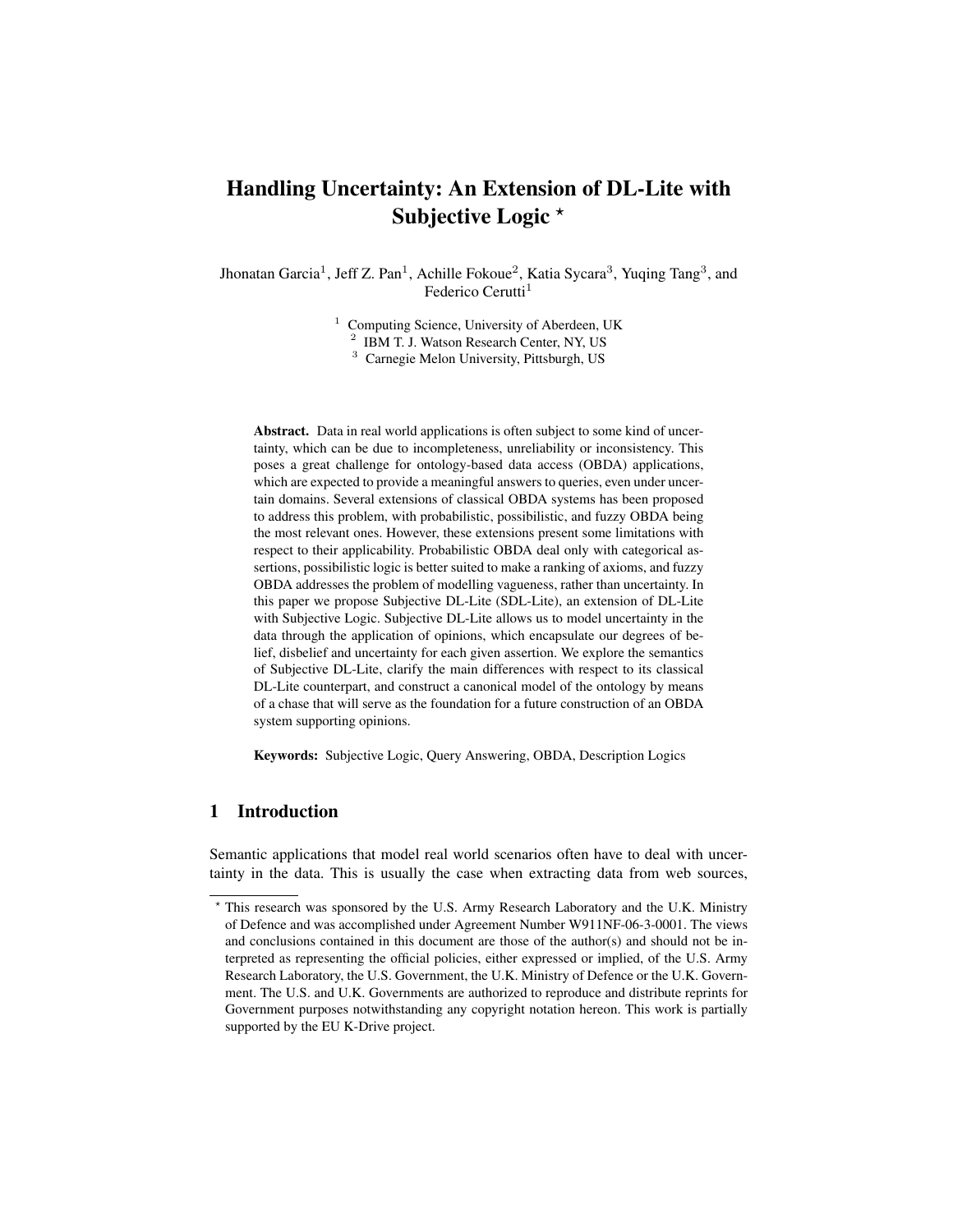where information might be incomplete or unreliable. Even the method used for extracting the data creates another point of uncertainty, as it is quite common to rely on heuristic algorithms that are prone to errors.

In order for a semantic application to address all these issues, such an application should be able to comply with the following list of requirements:

- Models uncertainty in the data
- Understands the meaning of the underlying data
- Provides answering services over custom user queries
- Determines the reliability of the answers given the available information

In this paper we explore some of the theoretical foundations required to develop a logic capable of supporting ontology-based data access (OBDA) applications that can fulfil these requirements.

Our contributions in this paper are twofold: A) We define the semantics for Subjective DL-Lite in section 4, and B) We present a methodology to build a chase-based canonical interpretation of subjective ontologies in section 5.

## 2 Related Work

Several relevant approaches to model Uncertainty have been proposed in different areas of research. Probabilistic Logic [5] extends axioms in a knowledge base with a probability value that models the degree of trust that we place on the validity of the proposition. Possibilistic Logics [9] offers a similar approach, but its possibility values express the necessity and the validity for a certain proposition, alongside with the plausibility of said proposition to be true. Fuzzy Logic [11], on the other hand, relies on a membership function to establish the degree of membership for a given proposition to a determined value of truth.

These approaches have become popular for the results that they yielded, and many implementations for specific solutions have been produced based on their premises [8, 12, 13]. However, it is our belief that each of these approaches have limitations in their expressivity for modelling Uncertainty. For instance, Probabilistic Logic is by far the most extended approach to handle uncertain information. Yet, every axiom stated in Probabilistic Logic is categorical. That is, let  $A(x)$ : (p) be the axiom assigning a probability of  $p$  to the truth of the statement: "Object  $x$  belongs to concept  $A$ ". Then it is implicitly implied that the probability of x not being a member of A is  $1-p$ . In other words,  $A(x)$ :  $(p) \implies \neg A(x)$ :  $(1-p)$ .

The use of Probabilistic Logic does not naturally allow the user to assign some amount of believe to the fact that we might be missing some information about a certain statement. We propose the use of Subjective Logic [7] to overcome this limitation. Subjective Logic was proposed by A. Jøsang as a tool to express structured argument models with an associated degree of truth. It is based on Dempster-Shafer theory of belief, and uses frames of discernment to assign belief masses to given statements. Under Subjective Logic, statements are extended with opinions. An opinion is a triple  $(b, d, u)$ , where  $b$  is a degree of belief on the truth of the statement,  $d$  is the degree of disbelief associated with the statement, and  $u$  is a degree of uncertainty. These three degrees must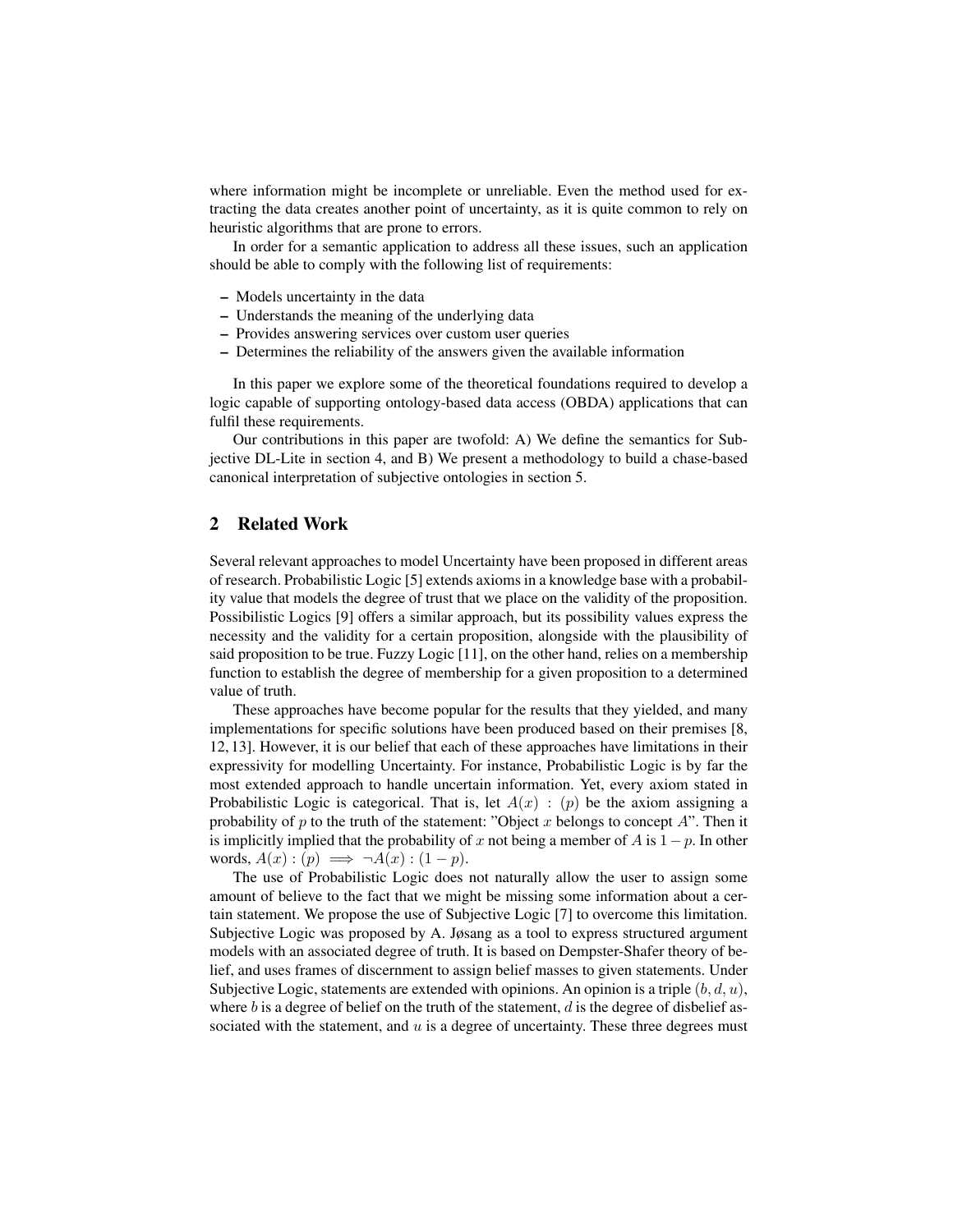sum up to 1 to comply with Kolmogorov's probabilistic axioms. From an intuitive point of view,  $b$  represents the amount of evidence that support the validity of the axiom,  $d$ represents how much evidence has been collected against the statement, and  $u$  is the amount of evidence that is not available at the moment, but could tilt our confidence either for or against the validity of the axiom.

We will use this approach to model uncertainty in ontologies, extending ABox assertions with subjective opinions. In this manner, we will be able to encapsulate how much information is already known about the validity of a certain axiom, as well as how much information is currently unknown. The application of opinions to axioms will result in some constraints that must hold for the ontology to make sense. These constraints will form the foundation for our reasoning, since they will let us propagate our beliefs through the ontology.

## 3 Preliminaries

#### 3.1 DL-Lite $_{core}$

We will follow the standard syntax and semantics for classical (that is, without uncertainty) description logics, and due to space constraints, will refer the reader to [2] for further details. The subfamily DL-Lite $_{core}$  will be used through this paper for simplicity sake, but the results presented in this paper could be extended to other families of description logics.

As usual, *A* denotes atomic concept names, and *r* denotes atomic role names. *B* denotes basic concepts, and *R* denotes roles or their inverses. All valid expressions for DL-Lite<sub>core</sub> are built using the following production rules: *P* ::= *r* | *r*<sup>-</sup>, *B* ::= *A* | ∃*P* | ∃*P* −.

A TBox  $\mathcal T$  is a finite set of concept inclusions (CIs)  $B \sqsubseteq B'$ , or  $B \sqsubseteq \neg B'$ . An ABox  $\mathcal A$ is a finite set of membership assertions of the form  $A(a)$ ,  $P(a,b)$ . A DL-Lite<sub>core</sub> ontology  $\mathcal O$  is a pair (T, A), where T is a DL-Lite<sub>core</sub> TBox, and A is a DL-Lite<sub>core</sub> ABox.

Following the standard semantics of description logics [2], the semantics of DL-Lite<sub>core</sub> is based on interpretations. An interpretation *T* is a pair ( $\triangle^{\mathcal{I}}, \cdot^{\mathcal{I}}$ ), where  $\triangle^{\mathcal{I}}$ is a non-empty set of objects, and  $\cdot^{\mathcal{I}}$  is an interpretation function, which maps every individual  $a \in A$  to an object  $a^{\mathcal{I}} \in \Delta^{\mathcal{I}}$ , every class *C* into a subset  $C^{\mathcal{I}} \subseteq \Delta^{\mathcal{I}}$ , and each role *R* to a subset  $R^{\mathcal{I}} \subseteq \triangle^{\mathcal{I}} x \triangle^{\mathcal{I}}$ . An interpretation is a model of a TBox  $\mathcal{T}$  (resp. ABox A) if it satisfies all concept inclusions in  $\mathcal T$  (resp. assertions in A). An ABox A is consistent with respect to a TBox  $\mathcal T$  if  $\mathcal A$  and  $\mathcal T$  have a common model. We write  $\mathcal T$  $\models C \sqsubseteq D$  if for all models *I* of  $\mathcal{T}, C^{\mathcal{I}} \subseteq D^{\mathcal{I}}$  and say that *C* is subsumed by *D* relative to  $\mathcal T$ .

There are a number of common reasoning services that are usually provided when developing an application that deals with ontologies. Among these services, we can name:

- Instance checking: Given an individual x and an concept C, determine whether or not x is a member of  $C$ .
- Instance retrieval: Given a concept  $C$ , retrieve all the individuals that are members of C.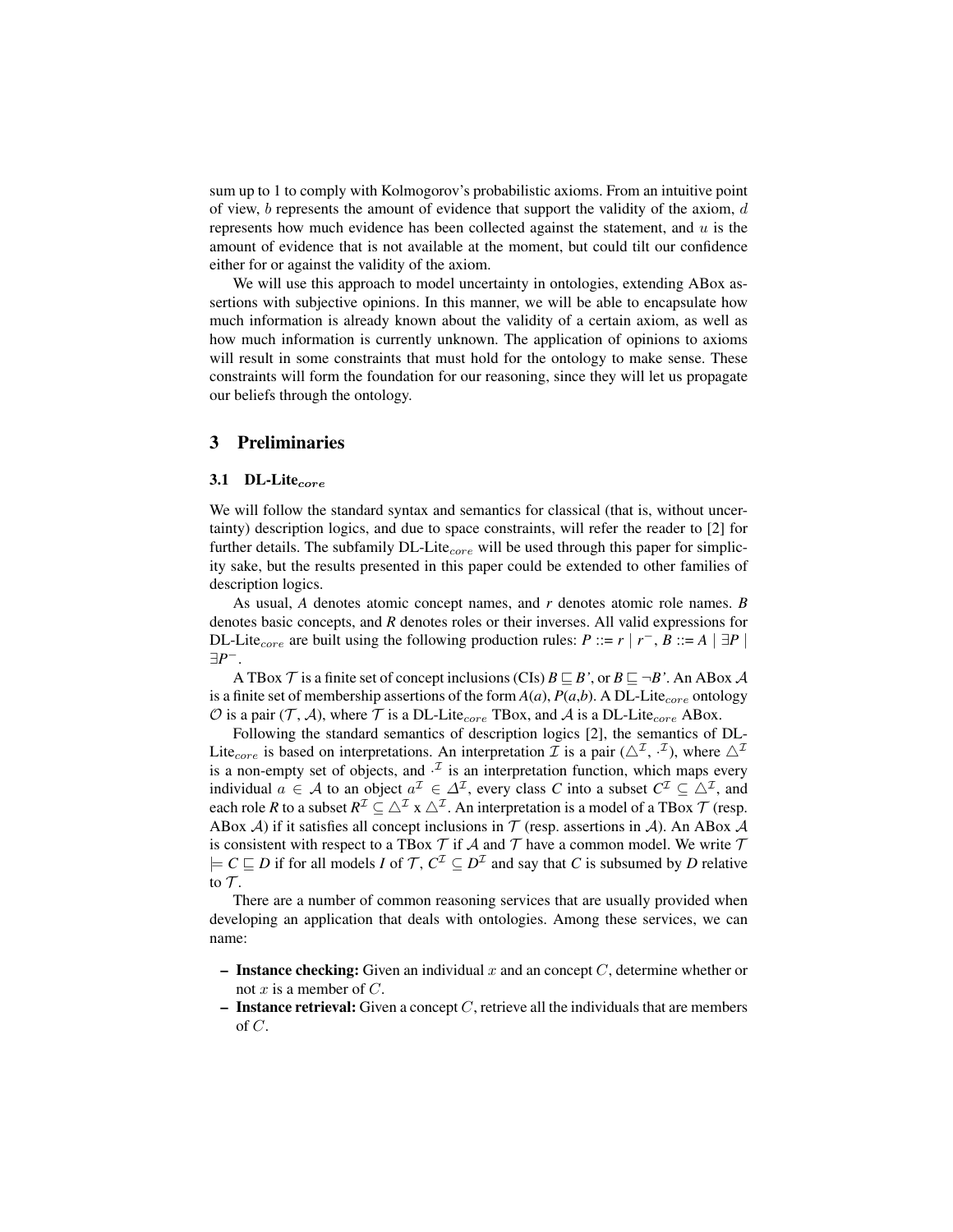- Consistency checking: Given a knowledge base  $KB$ , determine whether or not a model for  $KB$  exists.
- **Query answering:** Given a knowledge base  $KB$  and a query q, determine all the answers for  $q$  that satisfy every model of  $KB$ .

#### 3.2 Subjective ABoxes

A subjective DL-Lite<sub>core</sub> ABox  $\mathcal{S}\mathcal{A}$  is an extension of a DL-Lite<sub>core</sub> ABox  $\mathcal{A}$  in which every assertion in  $A$  is extended with an opinion. An opinion w over a statement x is a triple of positive numbers  $(b, d, u)$  such that  $b + d + u = 1$ ; and in which *b* represents the degree of belief assigned to the truth of  $x$ ,  $d$  represents the degree assigned to the falsehood of x, and  $u$  measures the degree of uncertainty associated with  $x$ . If, during the execution of any reasoning task, an opinion **w** is produced such that  $b + d + u$ 1, we say that **w** is invalid. We denote with  $b(\mathbf{w})$ ,  $d(\mathbf{w})$ , and  $u(\mathbf{w})$  the degrees of belief, disbelief and uncertainty associated with an opinion  $w$ , respectively, and with  $W$  the set of all possible opinions.

**Definition 1.** Let  $w_1 = (b_1, d_1, u_1)$  and  $w_2 = (b_2, d_2, u_2)$  be two opinions about the *same assertion*  $\alpha$ *. We call*  $w_1$  *a specialisation of*  $w_2$   $(w_1 \preceq w_2)$  *iff*  $b_2 \leq b_1$  *and*  $d_2 \leq d_1$ *(implies*  $u_1 \leq u_2$ ). Similarly, we call  $w_1$  a generalisation of  $w_2$   $(w_2 \leq w_1)$  iff  $b_1 \leq b2$ *and*  $d1 \leq d_2$  *(implies*  $u_2 \leq u_1$ *).* 

#### 3.3 Example Scenario

In order to help us illustrate the many properties of the different aspects of Subjective DL-Lite, we present in this subsection a running example set in a medical domain. More specifically, we will consider a medical clinic, in which patients come seeking for a doctor to treat their illnesses. We can have the knowledge domain modelled by an ontology, with relevant relations represented in the TBox, and data for patients and clinical cases instantiated in the ABox. Table 1 illustrates the ontology that we are going to use for our example.

|  |  | Table 1. Scenario knowledge base |  |  |  |
|--|--|----------------------------------|--|--|--|
|--|--|----------------------------------|--|--|--|

| $ t_1:GraveDisease \sqsubset Discase$                                                                                  | $\mid t_2$ MinorDisease $\sqsubset$ Disease           |
|------------------------------------------------------------------------------------------------------------------------|-------------------------------------------------------|
| $ t_3:GraveDisease \sqsubset \neg MinorDisease$                                                                        | $t_4$ : $\exists has Symptom \sqsubseteq SickPattern$ |
| $ t_5: CriticalPattern \sqsubset Patient \sqcap \exists hasGraveDisease   t_6: PandemicDisease \sqsubset GraveDisease$ |                                                       |

| $a_1: presents PainIn(patient A, abdomen) : (1, 0, 0)$ |  |
|--------------------------------------------------------|--|
| $a_2: has Symptom(patient A, nausea) : (0.4, 0, 0.6)$  |  |

 $a_3: has Symptom(patient A, migraine) : (0.4, 0, 0.6)$ 

 $a_4: has Family Condition(pathetA, IBS): (0, 0, 1) \ a_5: has PositiveTest(pathA, bloodTest): (0.9, 0.05, 0.05)$ 

In our scenario, a patient sees the doctor due to an acute abdominal pain that he is suffering. Being the main reason for the visit, and having no reason to doubt the patient, the doctor proceeds to instantiate with total certainty the fact that the patient suffers an abdominal pain. This is covered by axiom  $a_1$ .

Next, our patient tells the doctor that he also suffers something that he cannot describe very well, midway between a nausea or a migraine. This uncertain claim, stemming from the fact that the patient lacks the expertise to differentiate two distinct symptoms, can be easily modelled in a subjective ontology with axioms  $a_2$  and  $a_3$ . The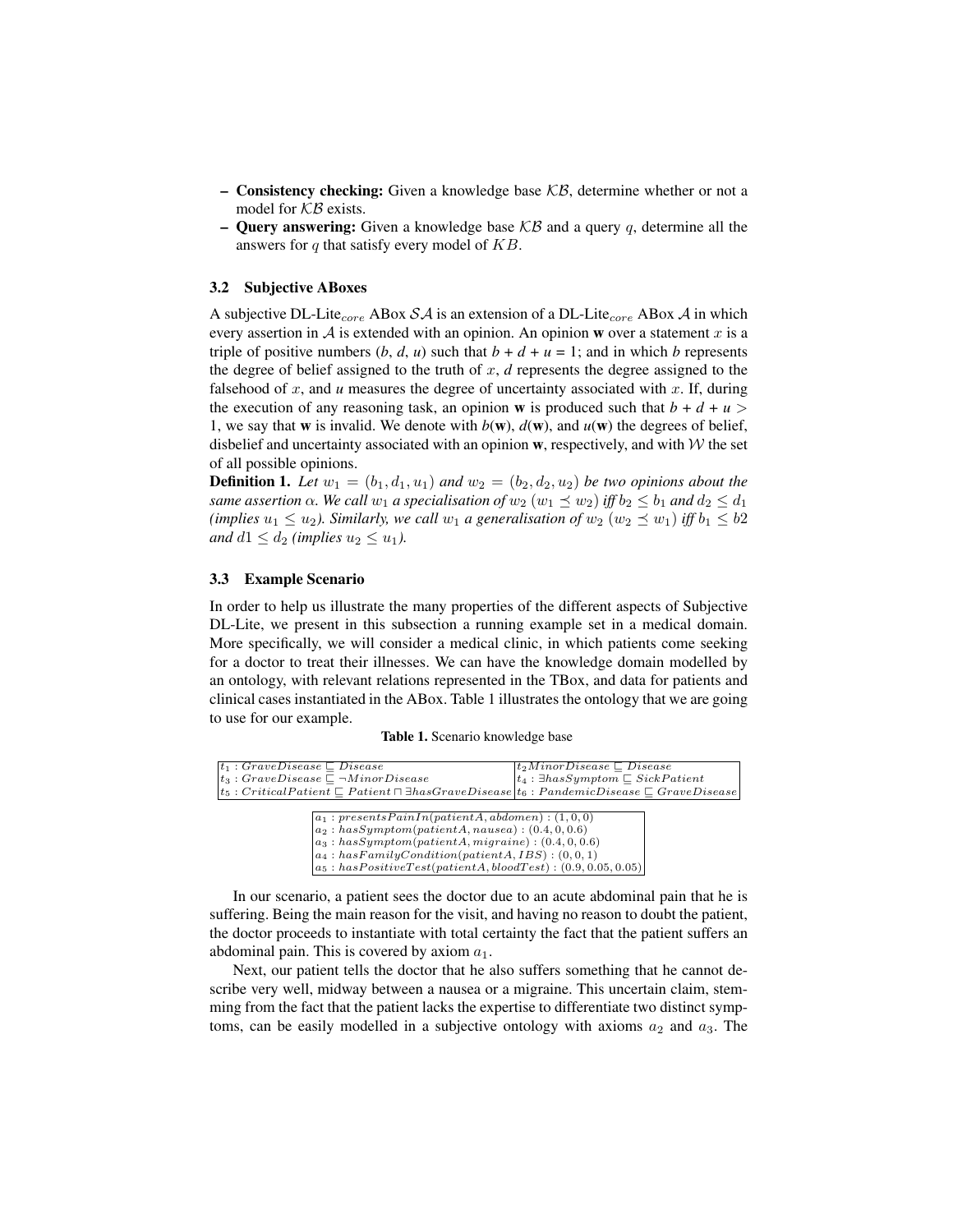rational for this approach is based on the doctor having some reasons to belief that the patient suffers one of the symptoms, but not having enough information that could justify the choice of one over the other. It could be argued that, since either outcome is equally probable, both axioms should be extended with the opinion (0.5,0,0.5) instead. However, this is where the potential of Subjective Logic becomes clear, since such an opinion would reject any other option as the cause of the discomfort. By choosing to have a buffer of 0.1 degree in our uncertainty, we are leaving an door open for any other possible symptom that could be responsible for the malady. Indeed, it could be easily the case that the patient was suffering neither a nausea or a migraine, and instead had an ear infection. This capability of modelling what is unknown to us at the moment is what mainly differentiates Subjective Logic from similar approaches.

Continuing with our example, the doctor wants to know whether the Irritable Bowel Syndrome is present in any member of his relatives. Not even knowing about the disease itself, the patient finds himself unable to confirm, nor discard, any presence of it in his family. This is modelled by axiom  $a_4$ , in which there is no commitment towards the truth nor the falsehood of the claim. The opinion  $(0,0,1)$ , representing total uncertainty about an axiom, is the most general opinion possible, since any other opinion must necessarily be a specialisation of it. We will call (0,0,1) the default opinion, and assume that any axioms that do not explicitly appear in our ABox are extended with it. With this approach, we reflect the fact that anything not stated in our ontology is unknown, rather than false.

Finally, the doctor decides to run a blood test on the patient, to discard possible diseases that could be responsible for the symptoms. After a couple of days the results arrive, and the test shows that all the values for the patient fall within standard nominal ranges. However, the doctor is aware that these tests have an error margin of five percent, in which either a false positive or negative can be delivered instead of the real result. Knowing this limitation of the tests, the doctor only commits 90% of his confidence to axiom  $a_5$ , reflecting the fact that the test itself is fallible by assigning 5% of his confidence to the disbelief degree of the axiom, and covering for some possible exceptional situations with the use of some uncertainty.

#### 4 Semantics

#### 4.1 Subjective DL-Lite Semantics

The semantics for a  $SDL$ -Lite<sub>core</sub> ABox is given in terms of subjective interpretations. A subjective interpretation *T* is a pair  $(\triangle^{\mathcal{I}}, \cdot^{\mathcal{I}})$ , where the domain  $\triangle^{\mathcal{I}}$  is a non-empty set of objects, and  $\cdot^{\mathcal{I}}$  is a subjective function that maps:

- an individual a to an element  $a^{\mathcal{I}} \in \Delta^{\mathcal{I}}$
- a named class A to a function  $A^{\mathcal{I}} : \Delta^{\mathcal{I}} \to \mathcal{W}$
- a named property R to a function  $R^{\mathcal{I}} : \triangle^{\mathcal{I}} \times \triangle^{\mathcal{I}} \to \mathcal{W}$

Following the example set in [10], we summarise the semantics for various axiomatic relations in SDL-Lite<sub>core</sub> through Table 2. Top ( $\top$ ) and bottom ( $\bot$ ) are special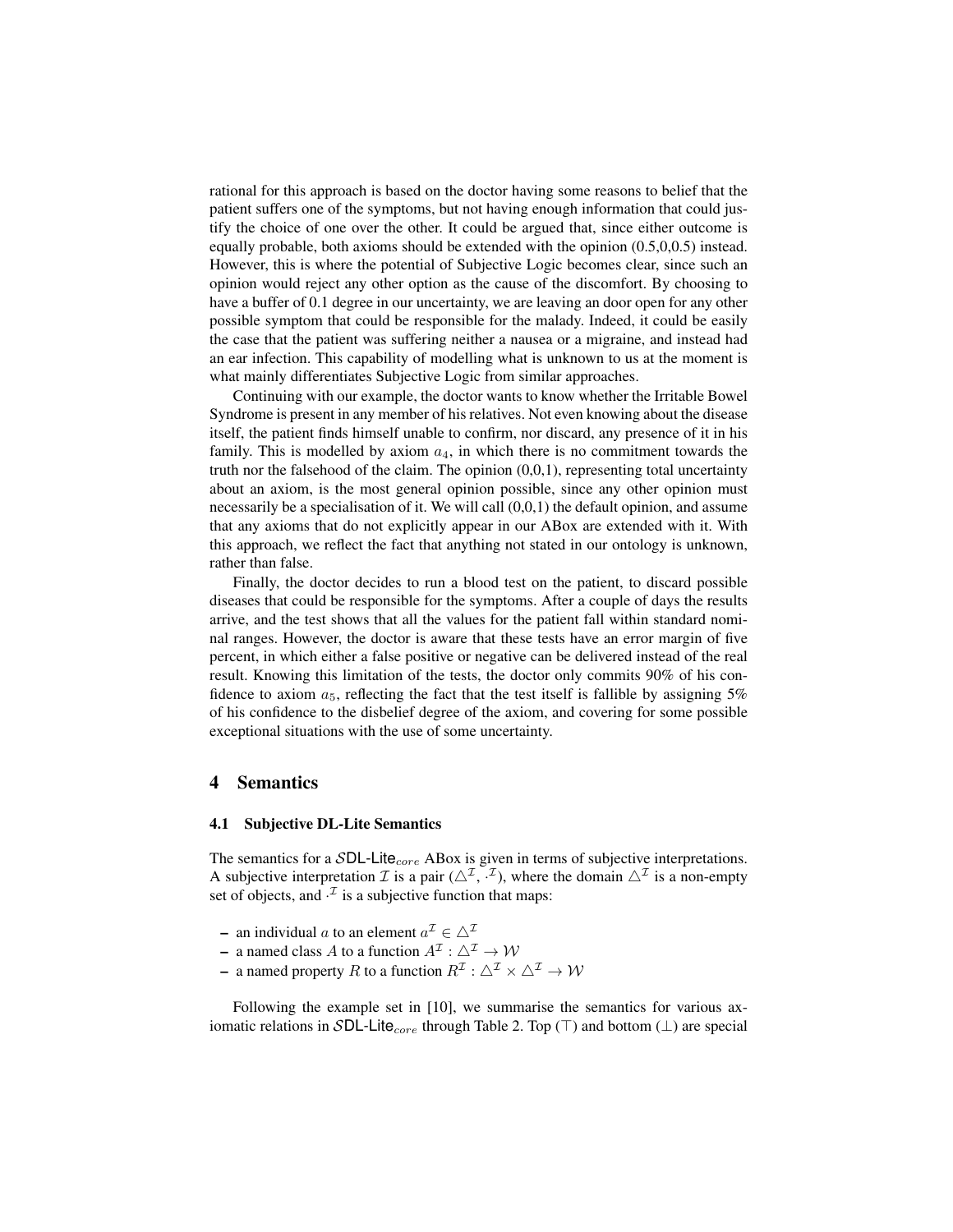|         | Syntax              | Semantics                                                                                                                                                                                |
|---------|---------------------|------------------------------------------------------------------------------------------------------------------------------------------------------------------------------------------|
| $s_1$ : | $\top$              | $T^2(o) = (1,0,0)$                                                                                                                                                                       |
| $s_2$ : | $\sim$ 1.           | $\perp^{\mathcal{I}}(o) = (0,1,0)$                                                                                                                                                       |
| $s_3$ : | $\exists R$         | $b((\exists R)^{\mathcal{I}}(o_1)) \geq \max \bigcup_{\forall o \in \mathcal{I}} \{b(R^{I}(o_1,o_2))\}$ and                                                                              |
|         |                     | $d((\exists R)^{\mathcal{I}}(o_1)) \leq \min_{\forall o \in \mathcal{I}} \{d(R^{I}(o_1, o_2))\}$                                                                                         |
|         | $s_4: \quad \neg B$ | $(\neg B)^{\mathcal{I}}(o) = \neg B^{\mathcal{I}}(o)$                                                                                                                                    |
| $s_5$ : | $R^-$               | $(R^{-})^{\mathcal{I}}(o_2,o_1)=R^{\mathcal{I}}(o_1,o_2)$                                                                                                                                |
|         |                     | $s_6: B_1 \sqsubseteq B_2 \quad \forall o \in \Delta^{\mathcal{I}}, b(B_1^{\mathcal{I}}(o)) \leq b(B_2^{\mathcal{I}}(o))$ and<br>$d(B_2^{\mathcal{I}}(o)) \leq d(B_3^{\mathcal{I}}(o))$  |
|         |                     | $s_7: B_1 \sqsubseteq \neg B_2 \ \forall o \in \Delta^{\mathcal{I}}, b(B_1^{\mathcal{I}}(o)) \leq d(B_2^{\mathcal{I}}(o))$ and<br>$b(B_2^{\mathcal{I}}(o)) \leq d(B_1^{\mathcal{I}}(o))$ |
|         |                     |                                                                                                                                                                                          |
|         |                     | $s_8: B(a): w \quad b(w) \leq b(B^{\mathcal{I}}(a^{\mathcal{I}}))$ and $d(w) \leq d(B^{\mathcal{I}}(a^{\mathcal{I}}))$                                                                   |
|         |                     | $s_9: R(a, b): w \quad b(w) \leq b(R^{\mathcal{I}}(a^{\mathcal{I}}, b^{\mathcal{I}}))$ and $d(w) \leq d(R^{\mathcal{I}}(a^{\mathcal{I}}, b^{\mathcal{I}}))$                              |

**Table 2.** Semantics of Subjective DL-Lite $_{core}$ 

concepts in our ontology. Every object in our domain is a member of top with total certainty. Likewise, we know with total certainty that no object in our domain is a member of bottom. For the rest of the axiomatic rules, the constraints given in Table 2 must hold for every object in the domain. To illustrate how the semantics might be applied, we can have a look at the scenario presented in section 3.3. It is clear that the most trivial interpretation possible is the one that links distinct object to each one of the individual appearing in the ABox, and then assigns to each required axiom the same opinion that it already has in the ABox. We could then proceed to infer new axioms by applying the constraints given by the semantics. For instance, imagine that we agree that the flu is usually a mild sickness, although at least 2% of the population experiment a virulent outcome every year. We can then instantiate the flu for the year 2015 with the following axiom:  $a_6$ :  $Minor Disease(flu2015)$ : (0.9, 0.02, 0.08). This opinion encapsulates our perception that the flu is usually a mild sickness, that this is not the case for  $2\%$ of the cases, and that there is a margin for which the actual statistical values of mild cases versus severe cases will fall this year. Now, from table 1, and the semantic rule  $s_6$  from table 2, we can infer the axiom  $a_7 : Disease(flu2015) : (0.9, 0, 0.1)$ . Notice how only the belief is propagated from the subclass to the inferred superclass, since any amount committed to the disbelief that  $flu2015$  is a  $MinorDisease$  does not justify stating that it is not a *Disease*. Certainly it could be the case that  $flu2015$  is later declared a PandemicDisease instead, thus making it a GraveDisease, but a Disease nonetheless. Also notice that the semantics for rule  $s_6$  require  $a_7$  to have a belief degree equal or greater than 0.9, but does not specify any exact value. One could argue that any value falling in the range [0.9,1] could be chosen as the resulting belief for the inferred axiom, since any of these values comply with the semantics. However, by selecting precisely the lowest possible value in the range, we are maximising the use of available information in our ontology, at the same time that minimise the commitment for the resulting axiom. In other words, this is precisely the value that yields the most general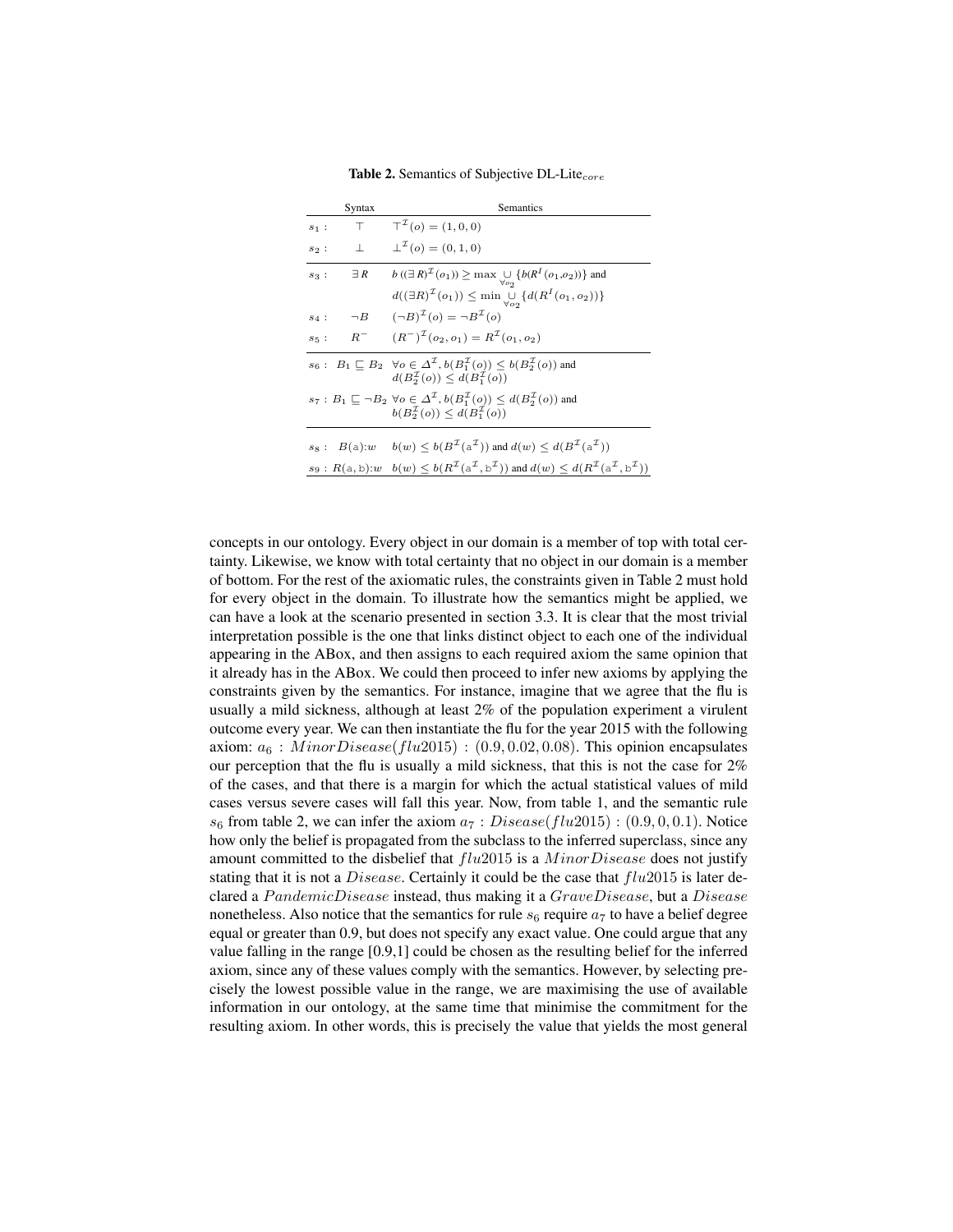opinion  $\omega$  that complies with the semantics. Any other opinion of  $a_7$  that complies with the semantics must be a specialisation of  $\omega$ , and vice versa.

One interesting point to remark is that, in subjective environments, positive inclusions can lead to inconsistencies. This is not the case for classical knowledge bases, where inconsistencies were produced by violation of negative inclusions. We can illustrate this property going back to our example scenario. Imagine that the flu for 2015 gets declared a pandemic due to the high rate of spread in the population. Since we apply a series of guidelines and well-defined rules to check the criteria for the declaration of pandemics, we can state that the flu falls within the category of pandemia with total confidence using the following axiom  $a_8$ :  $PandemicDisease(flu2015)$ : (1,0,0). It is clear that this axiom introduces an inconsistency in the ontology. Intuitively, it does not make sense to declare  $flu2015$  to be a minor disease with 90% of confidence at the same time that we state with total certainty that  $flu2015$  is also a grave disease (as inferred through  $t_6$ ). A direct application of the semantic constraint  $s_7$  lets us spot the inconsistency.

One last note before continuing to the formal definition of inconsistencies for subjective ontologies. In our example, the inconsistency arose due to some dynamic behaviour present in our ontology. That is, there was some initial statement that was refined at a later stage. Although extremely interesting, the task of introducing some dynamic aspect to our ontologies will be left for a future work. We will consider our ABoxes to be static in nature, and the only inconsistencies will arise due to the implicit relations given by axioms at the TBox level.

Let  $\mathcal{K} = (\mathcal{T}, \mathcal{A})$  be a SDL-Lite<sub>core</sub> knowledge base,  $\alpha$  be an axiom of K, and I and interpretation of  $K$ . The following will provide a formal definition of consistency for subjective ontologies:

**Definition 2.** *I* is a model of  $\alpha$ , denoted  $\mathcal{I} \models \alpha$ , if  $\alpha^{\mathcal{I}}$  satisfies all the constraints *presented in table 2.*

**Definition 3.** *I is a model of* K, denoted  $\mathcal{I} \models \mathcal{K}$ , if  $\mathcal{I} \models \alpha$  for each  $\alpha \in \mathcal{K}$ 

Definition 4. K *is consistent if it has at least one model*

**Definition 5.** K models  $\alpha$ , denoted  $K \models \alpha$ , if  $\mathcal{I} \models \alpha$  for every model  $\mathcal{I}$  of  $\mathcal{K}$ .

**Definition 6.**  $\sigma$  *is an answer for a query q over* K, denoted  $K \models_q \sigma$ , *if*  $\sigma$  *is an answer of* q *for every possible model of* K*.*

Finally we need to redefine the meaning of some common reasoning tasks for a subjective ontology  $K$ :

- Instance checking: Given an individual x and an concept  $C$ , determine the most general opinion  $\omega$  such that  $\mathcal{K} \models C(x) : \omega$ .
- Instance retrieval: Given a concept C, return the set  $\{C(x) : \omega \mid \omega \text{ is the most } \}$ general opinion such that  $\mathcal{K} \models C(x) : \omega$ .
- Query answering: Given a query q, return the set {  $\sigma : \omega \mid \omega$  is the most general opinion such that  $\mathcal{K} \models_q \sigma : \omega$ .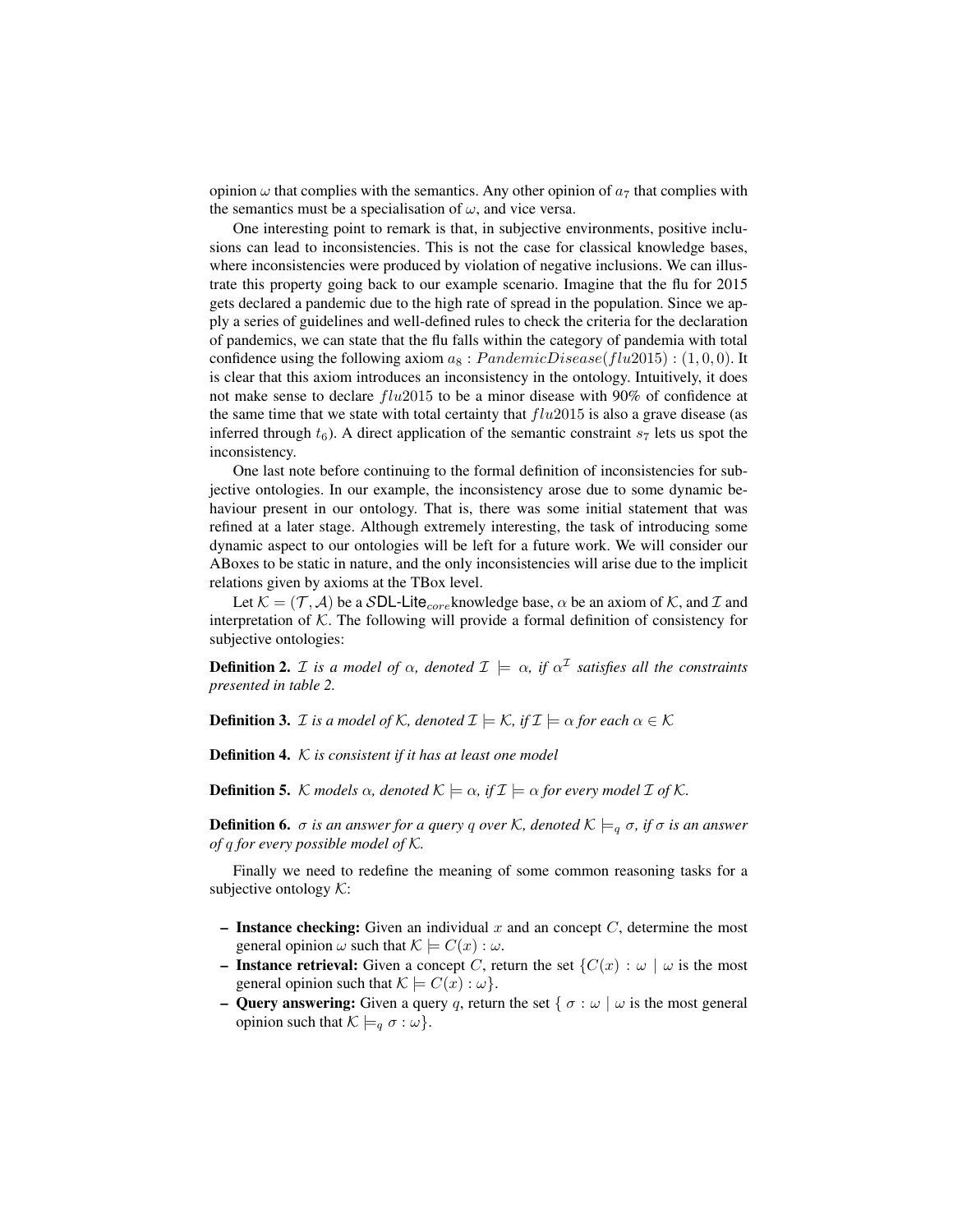## 5 Canonical Interpretation

Following the example presented in [3], we now will provide a methodology to build a canonical interpretation of a subjective knowledge base  $\mathcal{SK}$ . To achieve this goal, we will follow the notion of chase [1]. In particular, we will adapt the notion of restricted chase adopted by Johnson and Klug in [6]. This restricted chase will be constructed in an iterative manner by applying a series of rules based on TBox axioms. For easiness of exposition, we assume that every assertion  $\alpha$  that does not explicitly appear in the subjective ABox  $A$  has the vacuous opinion  $(0,0,1)$  associated to it. In a more formal way, our assumption states that we work with the extended subjective ABox  $A'$  given by  $A' = A \cup \{ \alpha : (0, 0, 1) \}$ , if  $\alpha : w \notin A$  for any opinion w. We will also make use of the function  $qa$ , that takes as input a basic role and two constants, and returns a membership assertion as specified below:

$$
ga(R, a, b) = \begin{cases} P(a, b), & if R = P \\ P(b, a), & if R = P \end{cases}
$$
 (1)

**Definition 7.** Let S be a set of DL-Lite<sub>core</sub> membership assertions, and let  $T_{\alpha}$  be a set *of DL-Lite<sub>core</sub> TBox axioms. Then, an axiom*  $\alpha \in \mathcal{T}_{\alpha}$  *is applicable in* S *to a membership assertion*  $f \in S$  *if* 

- $-$  (**cr1**)  $\alpha = A_1 \sqsubseteq A_2, f = A_1(a) : w$ , and  $A_2(a) : w' \in S$ , with  $b(w) > b(w')$
- $-$  (**cr2**)  $\alpha = A_1 \sqsubseteq A_2, f = A_2(a) : w$ , and  $A_1(a) : w' \in S$ , with  $d(w) > d(w')$
- $-$  *(cr3)*  $\alpha = A \sqsubseteq \exists R, f = A(a) : w$ , and there does not exist any constant b such *that*  $ga(R,a,b)$ :  $w' \in S$ , with  $b(w') > b(w)$
- $\mathcal{L}$  *(cr4)*  $\alpha = \exists R \sqsubseteq A, f = ga(R, a, b) : w$ , and  $A(a) : w' \in S$ , with  $b(w) > b(w')$
- $\bullet$  (**cr5**)  $\alpha = \exists R \sqsubseteq A, f = ga(R, a, b) : w$ , and  $A(a) : w \in S$ , with  $d(w') > d(w)$
- $-$  (**cr6**)  $\alpha = A_1 \sqsubseteq \neg A_2, f = A_1(a) : w$ , and  $A_2(a) : w' \in S$ , with  $b(w') > d(w)$
- $-$  (cr7)  $\alpha = A_2 \sqsubseteq \neg A_1, f = A_1(a) : w$ , and  $A_2(a) : w' \in S$ , with  $b(w') > d(w)$
- $-$  (cr8)  $\alpha = A \sqsubseteq \neg \exists R, f = ga(R, a, b) : w$ , and  $A(a) : w' \in S$ , with  $b(w') > d(w)$
- $-$  (cr9)  $\alpha = A \sqsubseteq \neg \exists R, f = A(a) : w$ , and  $ga(R, a, b) : w' \in S$ , with  $b(w') > d(w)$
- $-$  (**cr10**)  $\alpha = \exists R \sqsubseteq \neg A, f = ga(R, a, b) : w$ , and  $A(a) : w' \in S$ , with  $b(w) >$  $d(w')$
- $-$  (cr11)  $\alpha = \exists R \sqsubseteq \neg A, f = A(a) : w$ , and  $ga(R, a, b) : w' \in S$ , with  $b(w) >$  $d(w')$

Applicable axioms can be used, i.e., applied, in oder to construct the chase of a knowledge base. The chase of a  $SDL$ -Lite<sub>core</sub>KB is a (possibly infinite) set of membership assertions, constructed step-by-step starting from the ABox A. At each step of the process, an axiom  $\alpha \in \mathcal{T}$  is applied to a membership assertion  $f \in \mathcal{S}$ . Applying an axiom means refining our opinion about a certain  $f'$ , that might not appear explicitly in S. The outcome of the application is a new set S' in which  $\alpha$  is no longer applicable to f.

This construction process heavily depends on the order in which we select both the TBox axiom and the membership assertion in each iteration, as well as what constants we introduce when required. Therefore, we can produce a number of syntactically distinct sets of membership assertions following this process. However, it is possible to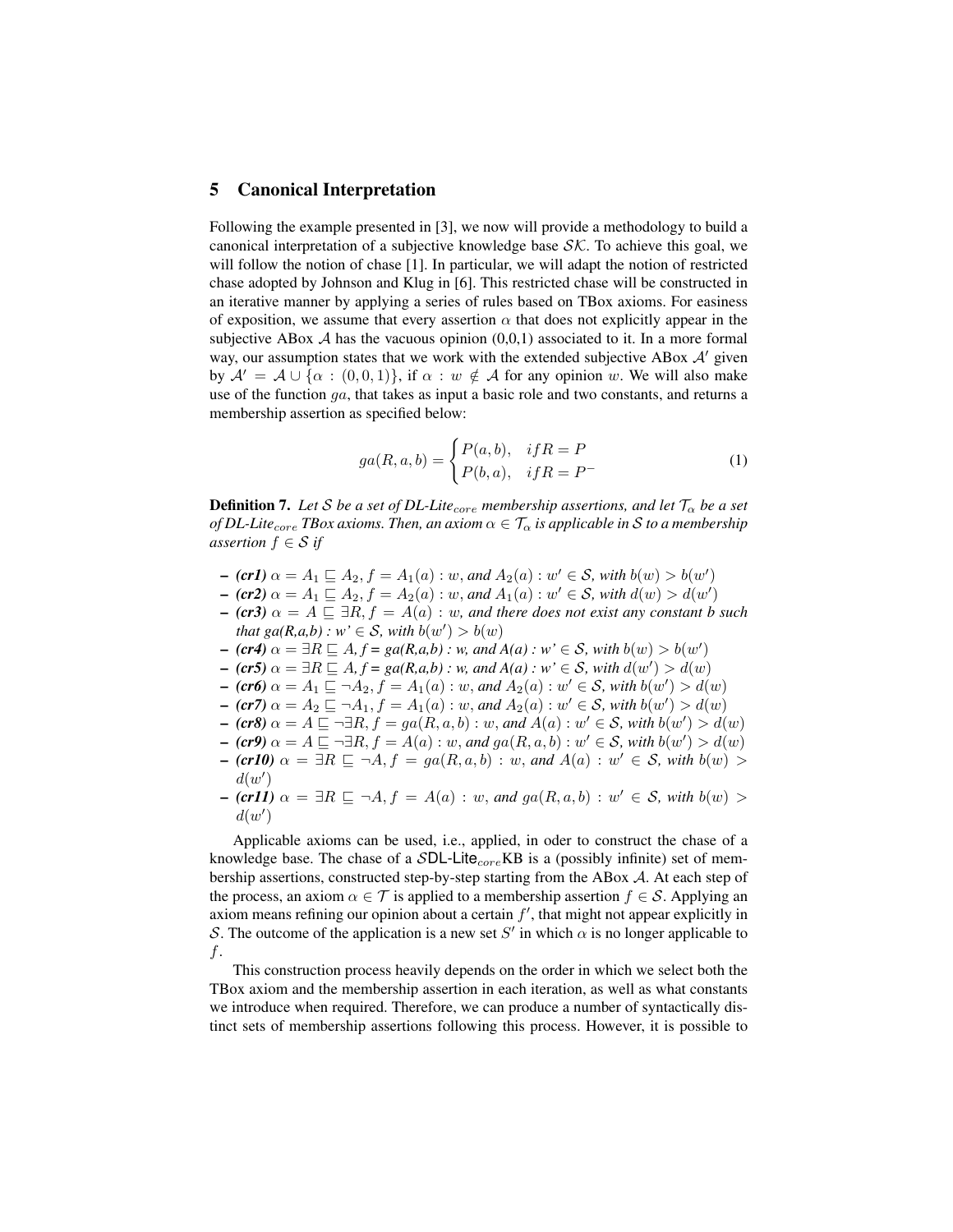show that the result is unique up to renaming of constants occurring in each such set. In order to achieve this, we select TBox axioms, membership assertions and constant symbols in lexicographic order. We denote with  $\Gamma_A$  the set of all constant symbols occurring in A. We assume to have an infinite set  $\Gamma_N$  of constant symbols not occurring in A. Finally, the set  $\Gamma_C = \Gamma_A \cup \Gamma_N$  is ordered in lexicographic order.

**Definition 8.** Let  $K = \langle T, A \rangle$  *be a* SDL-Lite<sub>core</sub> KB, let  $T_{\alpha}$  *be the set of assertions in*  $\mathcal{T}$ , let *n* be the number of membership assertions in A, and let  $\Gamma_N$  be the set of constants *defined above. Assume that the membership assertions in* A *are numbered from 1 to* n *following their lexicographic order, and consider the following definition*

$$
- \mathcal{S}_0 = \mathcal{A}
$$

 $\mathcal{S}_{i+1} = \{ \mathcal{S}_i \setminus f_{old} \} \cup \{ f_{new} \}$ 

*Then, we call chase of*  $K$ *, denoted chase* $(K)$ *, the set of membership assertions obtained as the (possibly infinite) union of all*  $S_j$ , *i.e.*,

$$
chase(K) = \bigcup_{j \in \mathbb{N}} S_j \tag{2}
$$

The element  $f_{old}$ , presented in definition 8, is the axiom whose opinion is being refined by  $f_{new}$ . The membership assertion  $f_{new}$ , numbered with  $n + j + 1$  in  $S_{j+1}$ , is obtained as follows:

**Definition 9.** Let f be the first membership assertion in  $S_j$  such that there exists a  $\alpha \in$  $\mathcal{T}_{\alpha}$  *applicable in*  $\mathcal{S}_{j}$  *to* f, let  $\alpha$  *be the lexicographically first TBox axiom applicable in*  $\mathcal{S}_j$  *to* f, and let  $a_{new}$  be the constant of  $\Gamma_N$  that follows lexicographically all constants *occurring in* S<sup>j</sup>

case 
$$
\alpha, f
$$
 of  
\n $(cr1)$   $\alpha = A_1 \sqsubseteq A_2, f = A_1(a) : w, A_2(a) : w' \in S$   
\nthen  $f_{new} = A_2(a) : (b(w), d(w'), 1 - b(w) - d(w'))$   
\n $(cr2)$   $\alpha = A_1 \sqsubseteq A_2, f = A_2(a) : w, A_1(a) : w' \in S$   
\nthen  $f_{new} = A_1(a) : (b(w'), d(w), 1 - b(w') - d(w))$   
\n $(cr3)$   $\alpha = A \sqsubseteq \exists R, f = A(a) : w, \exists R(a) : w' \in S$   
\nthen  $f_{new} = ga(R, a, a_{new}) : (b(w), d(w'), 1 - b(w) - d(w'))$   
\n $(cr4)$   $\alpha = \exists R \sqsubseteq A, f = ga(R, a, b) : w, A(a) : w' \in S$   
\nthen  $f_{new} = A(a) : (b(w), d(w'), 1 - b(w) - d(w'))$   
\n $(cr5)$   $\alpha = \exists R \sqsubseteq A, f = ga(R, a, b) : w, and A(a) : w' \in S$   
\nthen  $f_{new} = ga(R, a, b) : (b(w), d(w'), 1 - b(w) - d(w'))$   
\n $(cr6)$   $\alpha = A_1 \sqsubseteq \neg A_2, f = A_1(a) : w, and A_2(a) : w' \in S$   
\nthen  $f_{new} = A_1(a) : (b(w), b(w'), 1 - b(w) - b(w'))$   
\n $(cr7)$   $\alpha = A_2 \sqsubseteq \neg A_1, f = A_1(a) : w, and A_2(a) : w' \in S$   
\nthen  $f_{new} = A_1(a) : (b(w), b(w'), 1 - d(w) - b(w'))$   
\n $(cr8)$   $\alpha = A \sqsubseteq \neg \exists R, f = ga(R, a, b) : w, and A(a) : w' \in S$   
\nthen  $f_{new} = ga(R, a, b) : (b(w), b(w'), 1 - b(w) - b(w'))$   
\n $(cr10)$   $\alpha = \exists R \sqsubseteq \neg A, f = ga(R, a, b) : w, and A(a) : w' \in S$ <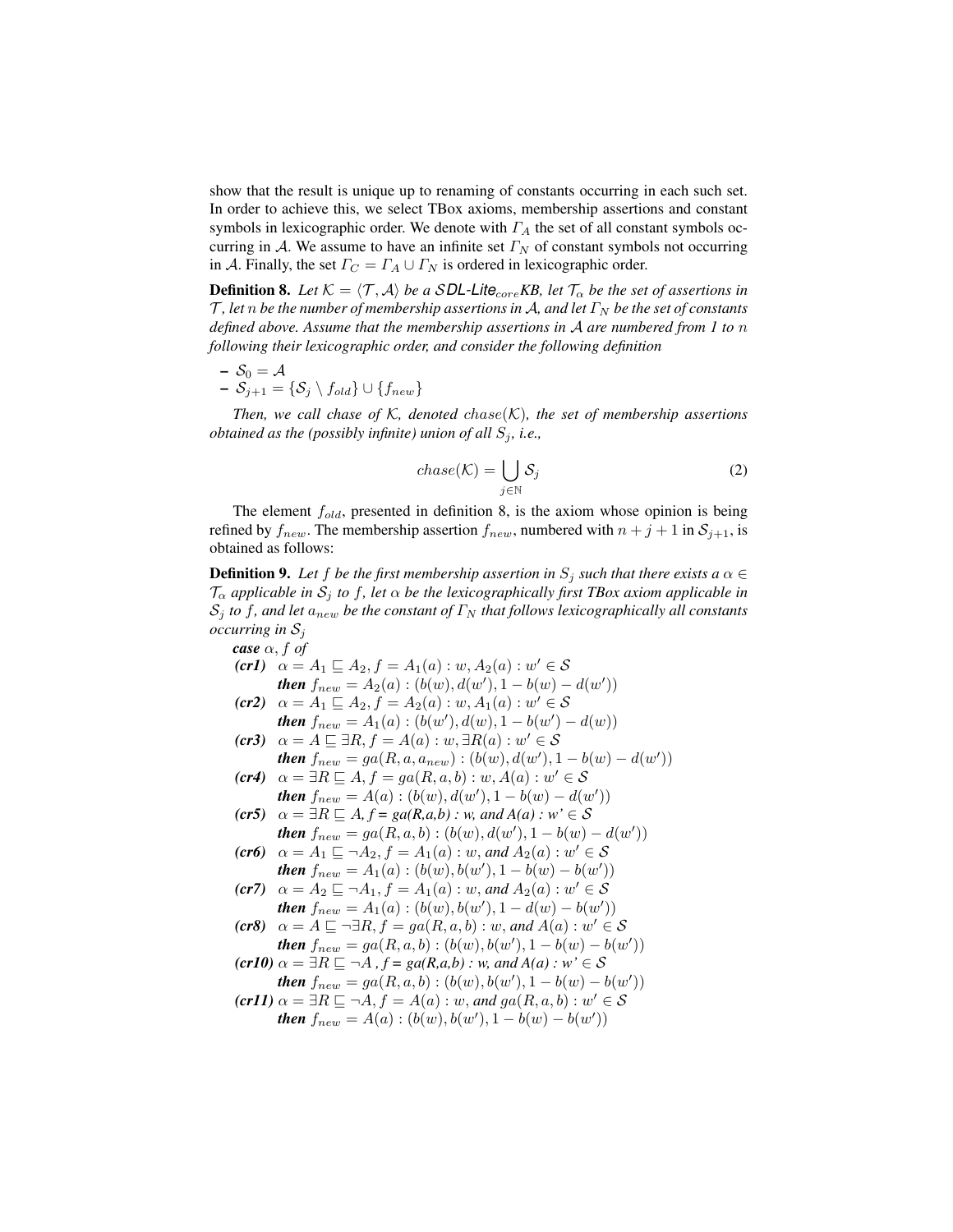It is worth noting that the application of chase rules can be a source of inconsistencies in the ontology. By increasing the belief degree of an opinion (resp. disbelief), we may put it in conflict with its disbelief degree (resp. belief), rendering the opinion invalid. Having an invalid opinion in our KB means that no interpretation will be able to satisfy it.

With the notion of chase in place we can introduce the notion of canonical interpretation. We define  $can(\mathcal{K})$  as the interpretation  $\langle \Delta^{can(\mathcal{K})}, \cdot^{can(\mathcal{K})} \rangle$ , where:

- $\triangle^{can(\mathcal{K})}$ =  $\Gamma_C$
- $a^{can(K)} = a$ , for each constant a occurring in  $chase(K)$
- $A^{can(K)}: \Gamma_C \to \mathcal{W}$ , such that  $A(a): w \in \text{chase}(\mathcal{K}) \implies A^{can(\mathcal{K})}(a) = w$
- $P^{can(\mathcal{K})}: \Gamma_C \times \Gamma_C \rightarrow \mathcal{W}, P(a_1, a_2): w \in \text{chase}(\mathcal{K}) \implies P^{can(\mathcal{K})}(a, b) = w$

We can also define  $can_i(\mathcal{K}) = \langle \triangle^{can(\mathcal{K})}, \cdot^{can_i(\mathcal{K})} \rangle$  as the interpretation relative to  $chase_i(\mathcal{K})$  instead of  $chase(\mathcal{K})$ .

**Lemma 1.** Let  $K = \langle T, A \rangle$  *be a* SDL-Lite<sub>core</sub> knowledge base, then can(K) is a model *of*  $K$  *iff every opinion* w *that appears in*  $can(K)$  *is valid.*  $\Box$ 

#### $Proof.(Sketch)$

 $\Leftarrow$  If any of the opinions w that appear in the canonical interpretation is invalid, i.e.,  $b(w) + d(w) > 1$ , then it is obvious that the canonical interpretation is not a model of  $\mathcal{K}.$ 

 $\Rightarrow$  The fact that  $can(K)$  satisfies all membership assertions in A follows from the fact that  $A \subseteq \text{chase}(\mathcal{K})$ .

**Lemma 2.** Let  $K = \langle T, A \rangle$  be a SDL-Lite<sub>core</sub> knowledge base, then if can(K) is a *model of* K, every other model of K is a specialisation of  $can(K)$ .  $\Box$ 

#### $Proof.(Sketch)$

Let m be a model of K, and  $m(\alpha) = \omega$  the opinion assigned by m to the assertion  $\alpha \in \mathcal{K}$ . Let  $can(\alpha) = \omega_c$  be the opinion assigned by the canonical model to  $\alpha$ , with  $\omega_c \preceq \omega$ . This means that, according to m,  $\omega$  is a perfectly valid opinion for  $\alpha$ . However, since  $\omega_c$  is a specialisation of  $\omega$ , we can infer that, while building the chase, there was a semantic constraint applicable to  $\alpha$  that it is not satisfied by m. Given that there is at least one semantic constraint applicable to  $\alpha$  that is not covered by m, it is clear that m is not a model of  $K$ . We conclude for these reasons that every model of  $K$  must be at most as general as can.

 $\Box$ 

The implications from lemma 2 are profound and very relevant. Knowing that every model of  $K$  is a specialisation of the canonical interpretation, we can focus on answering queries over this canonical interpretation. Any answer that is valid for the canonical interpretation will be valid for any other possible interpretation.

Of course, from a practical point of view, we will never construct the chase nor use directly the canonical model, since it might not be feasible to construct the chase for huge collections of data in a reasonable amount of time. Instead, we will apply the chase rules during the rewriting of the query, in such a way that we simulate the propagation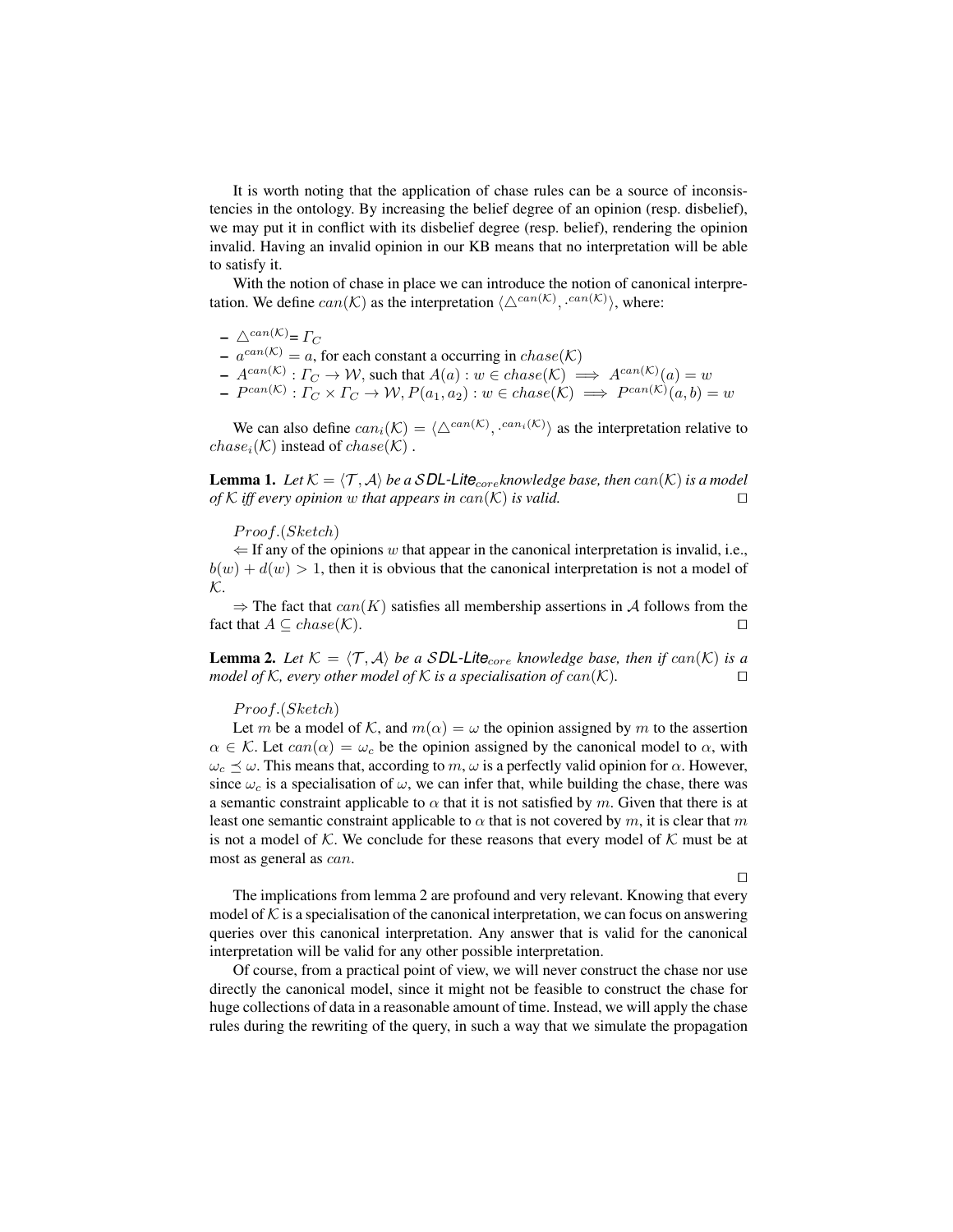of the beliefs performed during the chase into the final query. Following this approach, we can be sure to obtain a valid answer for our original query, since this will be an answer for the canonical model and, through virtue of lema 2, an answer for any other interpretation of K.

# 6 Conclusions

It is expected that the capability to handle uncertainty in query answering solutions will be a critical requirement for future applications. Precisely to address this problem we propose a subjective extension of DL-Lite, to combine the efficient query answering properties of DL-Lite with the uncertainty modelling of Subjective Logic. Our main contributions come in the form of the theoretical foundation for the justification of the semantics used in Subjective DL-Lite, and the construction of a canonical model through a chase. We have shown that the theory behind this approach is sound, and could be used to develop a query answering application with support for uncertainty. For our future works we still need to demonstrate that every possible interpretation is a specialisation of the canonical model. Thus, any answer given for the canonical model will be an answer for the rest of the interpretation. Finally, in order to develop our query answering application, we need to define the algorithms that will perform inference over the set of axioms of the ontology and collect the answers to the queries. The initial results are promising, and encourages us to continue in this interesting, though challenging, line of research.

# **References**

- [1] S. Abiteboul, R. Hull, and V. Vianu. *Foundations of Databases*. ADDISON WESLEY Publishing Company Incorporated, 1995.
- [2] F. Baader, D. Calvanese, D. L. McGuinness, D. Nardi, and P. F. Patel-Schneider, editors. *The Description Logic Handbook: Theory, Implementation, and Applications*. Cambridge University Press, New York, NY, USA, 2003.
- [3] D. Calvanese, G. Giacomo, D. Lembo, M. Lenzerini, and R. Rosati. Tractable reasoning and efficient query answering in description logics: The DL-Lite family. *Journal of Automated Reasoning*, 2007.
- [4] D. Dubois and H. Prade. Possibility theory, probability theory and multiple-valued logics: A clarification. *Annals of Mathematics and Artificial Intelligence*, 32(1-4):35–66, 2001.
- [5] V. Gutiérrez-Basulto, J. C. Jung, C. Lutz, and L. Schröder. A closer look at the probabilistic description logic Prob-EL. In *AAAI*, 2011.
- [6] D. Johnson and A. Klug. Testing containment of conjunctive queries under functional and inclusion dependencies. *Journal of Computer and System Sciences*, 28(1):167 – 189, 1984.
- [7] A. Jøsang. *Subjective Logic*. Book Draft, 2011.
- [8] G. Qi and J. Pan. A tableau algorithm for possibilistic description logic  $ALC$ . In D. Calvanese and G. Lausen, editors, *Web Reasoning and Rule Systems*, volume 5341 of *Lecture Notes in Computer Science*, pages 238–239. Springer Berlin Heidelberg, 2008.
- [9] G. Qi, J. Z. Pan, and Q. Ji. A possibilistic extension of description logics. In *In Proc. of DL07, 2007*, 2007.